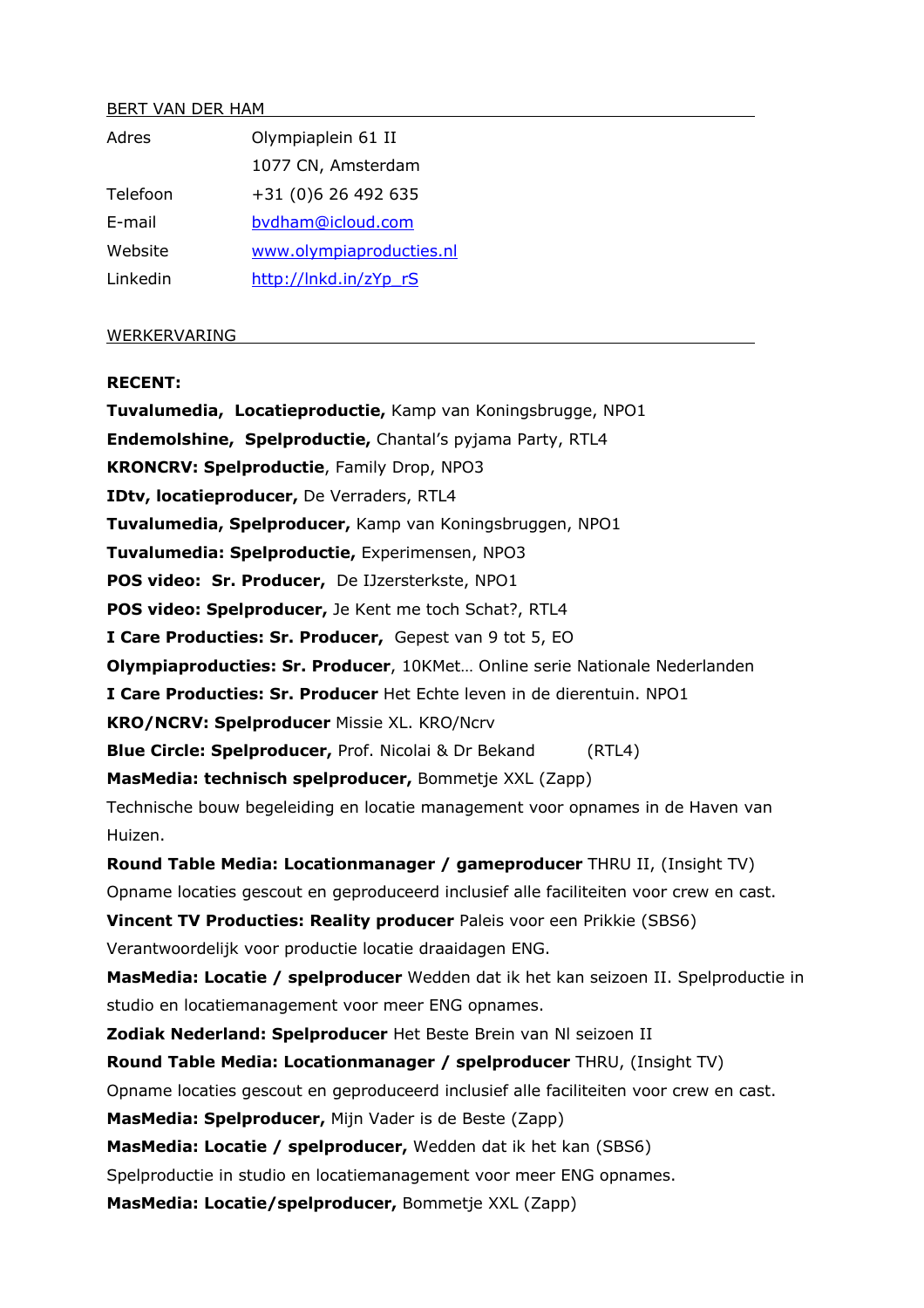Technische bouw begeleiding en locatie management voor opnames in de Haven van Huizen.

**BazarMedia: Spel / locatieproducer,** Telekids (RTLTelekids) Spel ontwikkeling en locatie management voor 12 meer ENG opnames. **VincentTV: Spelproducer** Ruben en de Idioten (NPO1) Productie van verschillende opdrachten op locatie **Zodiak Nederland: Spelproducer:** Het Beste Brein (Avro/Tros) **Kumpany: Contentproducer,** Cotent ontwikkeling voor diverse online projecten. **Medialane: Spel / lacatieproducer,** Zeesterren (RTL4) Reality gameshow met 12 BN'ers in Turlije **Blue Circle: Spelproducer,** Prof. Nicolai & Dr. Beckand (RTL4) **Olympiaproducties: Eventmanager,** Say Yes to the Dress Event. 2 Daags bruidsevenement bedacht, ontwikkeld en geproduceerd. **Talpa Producties**: **Spelproducer**, TV, Beat It. **Talpa Content,** Creative voor spellen van diverse formats in ontwikkeling **We Are TV**, Programmaontwikkeling en productie van 8 afleveringen "De leukste mensen van…(FOX) **Ogilvy**: Ontwikkeling en productie van BNN Talent Day, Evenement + 8 TV commercials (BNN). **NPO**: Productie van TV Trailers – (Zapp Bios). **Roorda**: Productie van commercials. (D-reizen) **Keukenconcurrent**: Ontwikkeling en productie van commercials. **Etcetera**: Productie van studio opnames voor mobiele app. **Fjuze:** Spel productie van evenement - Techbase (min. Van Def). **Websites**: www.idoido.nl, www.olympiaproducties.nl

# **Eyeworks International - Creative**

ontwikkelen en pitchen van tv formats aan directie

### **2008 – 2011**

**Talpa Producties: Reality / gameproducer:** Sabotage (NET5)

# **Talpa Producies – Spelproducer**

Spelontwikkeling en productievoor div. spelshows.Let's Get Married (RTL4), The Pain Game (NET5), Jongens tegen de Meisjes (RTL4), Wat Schat Je? (RTL4), Beat de Mol (Veronica) Hollands Next Miljonair (RTL4), Lang Leve de TV (TROS), Lotto's Prijzenregen (RTL4)

# **2007 - 2008**

**Talpa Content – Creative** Ontwikkelen en pitchen van tv formats aan directie